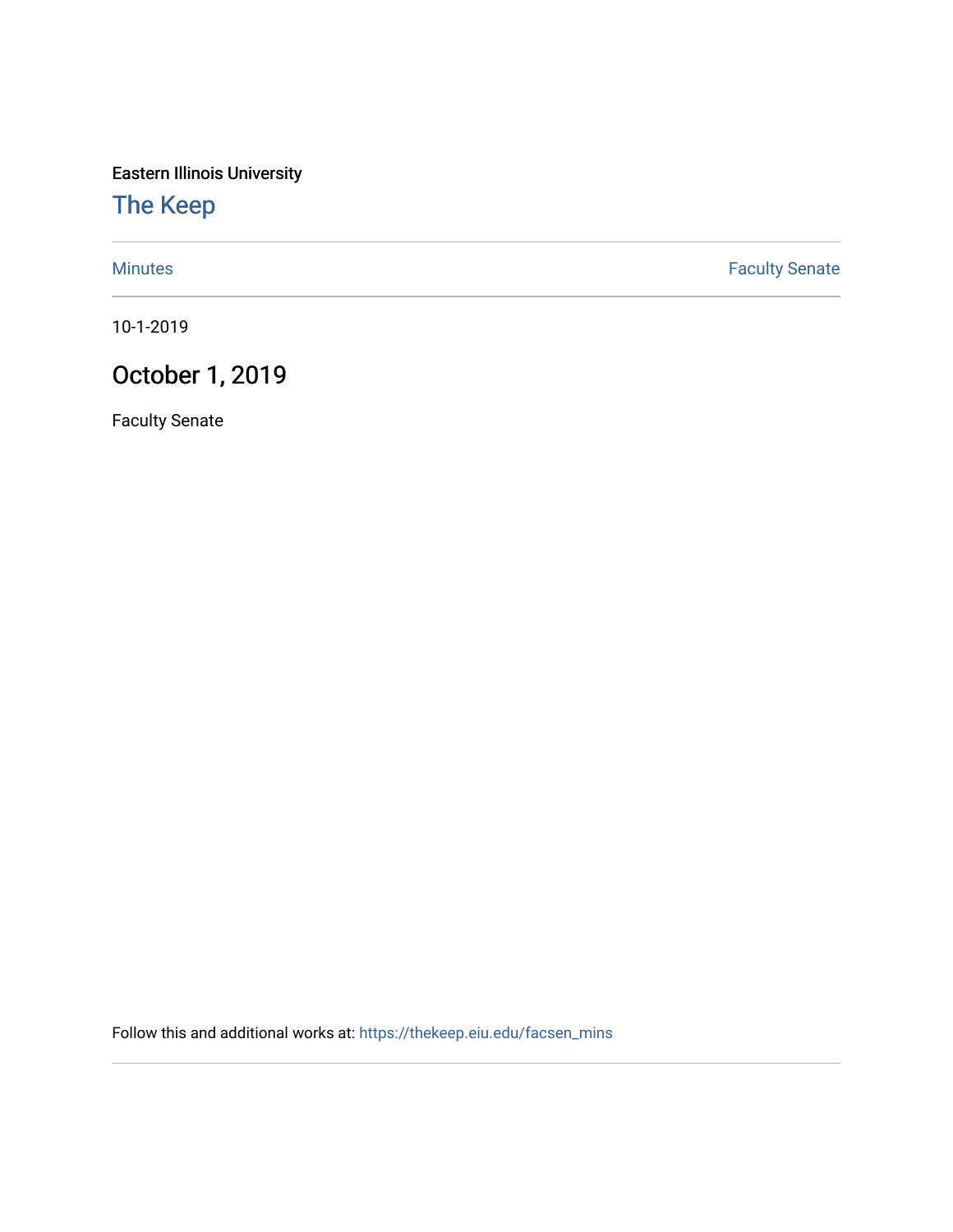

## *the minutes summarize the proceeding, and do not constitute a verbatim transcript*

I. Call to Order

- Chair of Faculty Senate, C.C. Wharram, called the meeting to order at 2:01 pm
- Senators in attendance: Abebe, VanGunten, Barnard, Chahyadi, Holly, Hugo, K. Shaw, N. Shaw, Stowell, Wharram, Brantley, Gosse; student senator Khamisani
- Guests: JJ Bullock (DEN reporter); Provost Gatrell; AVPAA Jason Hood

II. Approval of Minutes. Motion (N. Shaw/Stowell), Brantley and VanGunten abstain

Welcome AVPAA Jason Hood; Hood introduces himself

*Discussion*

- Gosse: goals?
- Hood: learn collective bargaining agreement, address dual credit

Wharram: we need recorder for next meeting

K. Shaw volunteers, for one meeting only

III. Committee Reports

- Executive
	- o Wharram: planning next meeting. (I'm) now on Business Affairs subcommittee of CUPB *Discussion*
		- Abebe: please follow up on think tank
- Elections & Nominations
	- o Stowell: notified winners, still one empty slot for CHHS on APERRC
- Student Senate
	- o Khamisani: discussed EIU votes initiative, meeting Pres. Glassman tomorrow (10/2), pumpkin event on 10/19; bowling event went "pretty ok"
- Student and Staff Relations
	- o Brantley: nothing to report
- Awards Committee
	- o N. Hugo: nothing to report
- Faculty Forum
	- o Abebe: last forum went well; planning for next—perhaps on Gen. Ed.
- Budget Transparency
	- o Barnard: next meeting of CPD on 10/4, should receive report on health/counseling then

#### IV. Business

- Provost's Report
	- o Provost Gatrell: thanks to all for participation in diversity/inclusion dialogue. Deans searches (CLAS, CoE) underway, deadlines in Oct, candidates in Jan/Feb, strong pools; Gen Ed subcommittee has formed; assessment taskforce working quickly to make recommendations (outcomes, learning goals, accreditations)
- Appointment of Gosse as interim senator (confirmed with email vote by senators)
- Textbook Rental
	- o Wharram: request from M. Coe for two TR advisory committee members